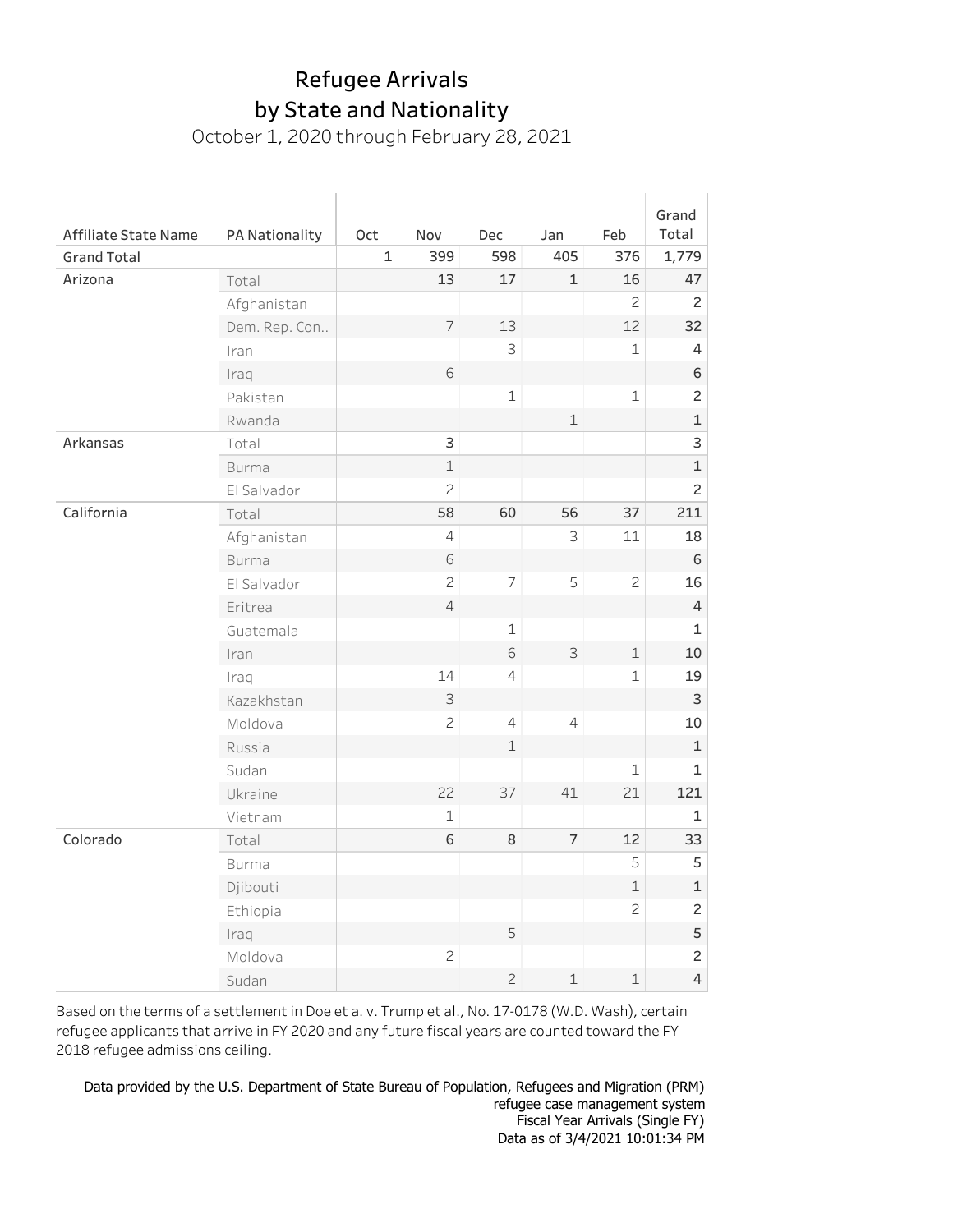October 1, 2020 through February 28, 2021

|               |                                                                                                                                                                                                       |                |                                                                                        |                                                                        |                                                      | Grand                                                                |
|---------------|-------------------------------------------------------------------------------------------------------------------------------------------------------------------------------------------------------|----------------|----------------------------------------------------------------------------------------|------------------------------------------------------------------------|------------------------------------------------------|----------------------------------------------------------------------|
|               |                                                                                                                                                                                                       |                |                                                                                        |                                                                        |                                                      | Total                                                                |
|               |                                                                                                                                                                                                       |                |                                                                                        |                                                                        |                                                      | 6                                                                    |
|               |                                                                                                                                                                                                       |                |                                                                                        |                                                                        |                                                      | $\,8\,$                                                              |
|               |                                                                                                                                                                                                       |                |                                                                                        |                                                                        |                                                      | 10                                                                   |
|               |                                                                                                                                                                                                       |                |                                                                                        |                                                                        |                                                      | $\mathbf 1$                                                          |
|               |                                                                                                                                                                                                       |                |                                                                                        |                                                                        |                                                      | $\overline{7}$                                                       |
|               |                                                                                                                                                                                                       |                |                                                                                        |                                                                        |                                                      | $\overline{c}$                                                       |
|               |                                                                                                                                                                                                       |                |                                                                                        |                                                                        |                                                      | 37                                                                   |
|               |                                                                                                                                                                                                       |                |                                                                                        |                                                                        |                                                      | $\overline{7}$                                                       |
| Iraq          |                                                                                                                                                                                                       |                |                                                                                        |                                                                        |                                                      | 6                                                                    |
| Pakistan      |                                                                                                                                                                                                       |                |                                                                                        | 6                                                                      |                                                      | 6                                                                    |
| Ukraine       |                                                                                                                                                                                                       | 14             | $\overline{4}$                                                                         |                                                                        |                                                      | 18                                                                   |
| Total         |                                                                                                                                                                                                       | 16             | 11                                                                                     | 5                                                                      | 13                                                   | 45                                                                   |
| <b>Burma</b>  |                                                                                                                                                                                                       |                |                                                                                        | $\mathbf 1$                                                            |                                                      | $\mathbf 1$                                                          |
| Dem. Rep. Con |                                                                                                                                                                                                       | 5              |                                                                                        |                                                                        | 5                                                    | 10                                                                   |
| El Salvador   |                                                                                                                                                                                                       | 6              |                                                                                        |                                                                        | 1                                                    | $\overline{7}$                                                       |
| Eritrea       |                                                                                                                                                                                                       | 3              |                                                                                        |                                                                        |                                                      | 3                                                                    |
| Ethiopia      |                                                                                                                                                                                                       |                |                                                                                        |                                                                        | $\mathbf 1$                                          | $\mathbf 1$                                                          |
| Guatemala     |                                                                                                                                                                                                       |                |                                                                                        | 3                                                                      |                                                      | 3                                                                    |
| Honduras      |                                                                                                                                                                                                       |                | 3                                                                                      |                                                                        |                                                      | 3                                                                    |
| Iran          |                                                                                                                                                                                                       |                |                                                                                        |                                                                        | $\mathbf 1$                                          | $\mathbf 1$                                                          |
| Moldova       |                                                                                                                                                                                                       | $\mathbf{Z}$   |                                                                                        |                                                                        | 5                                                    | $\overline{7}$                                                       |
| Pakistan      |                                                                                                                                                                                                       |                | $\overline{4}$                                                                         | $\mathbf 1$                                                            |                                                      | 5                                                                    |
| Ukraine       |                                                                                                                                                                                                       |                | $\overline{4}$                                                                         |                                                                        |                                                      | 4                                                                    |
| Total         |                                                                                                                                                                                                       | 6              | 15                                                                                     | $\mathbf 1$                                                            |                                                      | 22                                                                   |
|               |                                                                                                                                                                                                       | $\overline{4}$ | 6                                                                                      | $\mathbf 1$                                                            |                                                      | 11                                                                   |
|               |                                                                                                                                                                                                       | $\overline{c}$ |                                                                                        |                                                                        |                                                      | $\overline{c}$                                                       |
|               |                                                                                                                                                                                                       |                | $\mathcal{G}$                                                                          |                                                                        |                                                      | 9                                                                    |
|               |                                                                                                                                                                                                       | 14             | 48                                                                                     | 8                                                                      | 17                                                   | 87                                                                   |
|               |                                                                                                                                                                                                       |                |                                                                                        |                                                                        | 1                                                    | $\mathbf{1}$                                                         |
| <b>Burma</b>  |                                                                                                                                                                                                       | $\overline{4}$ | 11                                                                                     |                                                                        |                                                      | 19                                                                   |
|               |                                                                                                                                                                                                       |                |                                                                                        |                                                                        |                                                      | 50                                                                   |
|               |                                                                                                                                                                                                       |                |                                                                                        |                                                                        |                                                      | $\mathbf 1$                                                          |
|               | PA Nationality<br>Syria<br>Ukraine<br>Total<br>Afghanistan<br>Dem. Rep. Con<br>Syria<br>Total<br>Honduras<br>Dem. Rep. Con<br>Iran<br>Ukraine<br>Total<br>Afghanistan<br>Dem. Rep. Con<br>El Salvador | Oct            | Nov<br>$\overline{4}$<br>$\overline{c}$<br>$\overline{c}$<br>20<br>6<br>$\overline{7}$ | Dec<br>$\mathbf 1$<br>$\mathbf 1$<br>$\mathbf 1$<br>5<br>$\perp$<br>33 | Jan<br>6<br>6<br>6<br>12<br>6<br>$\overline{4}$<br>1 | Feb<br>$\mathsf S$<br>$\mathbf{1}$<br>$\mathbf 1$<br>$\sqrt{4}$<br>6 |

Based on the terms of a settlement in Doe et a.v. Trump et al., No. 17-0178 (W.D. Wash), certain refugee applicants that arrive in FY 2020 and any future fiscal years are counted toward the FY 2018 refugee admissions ceiling.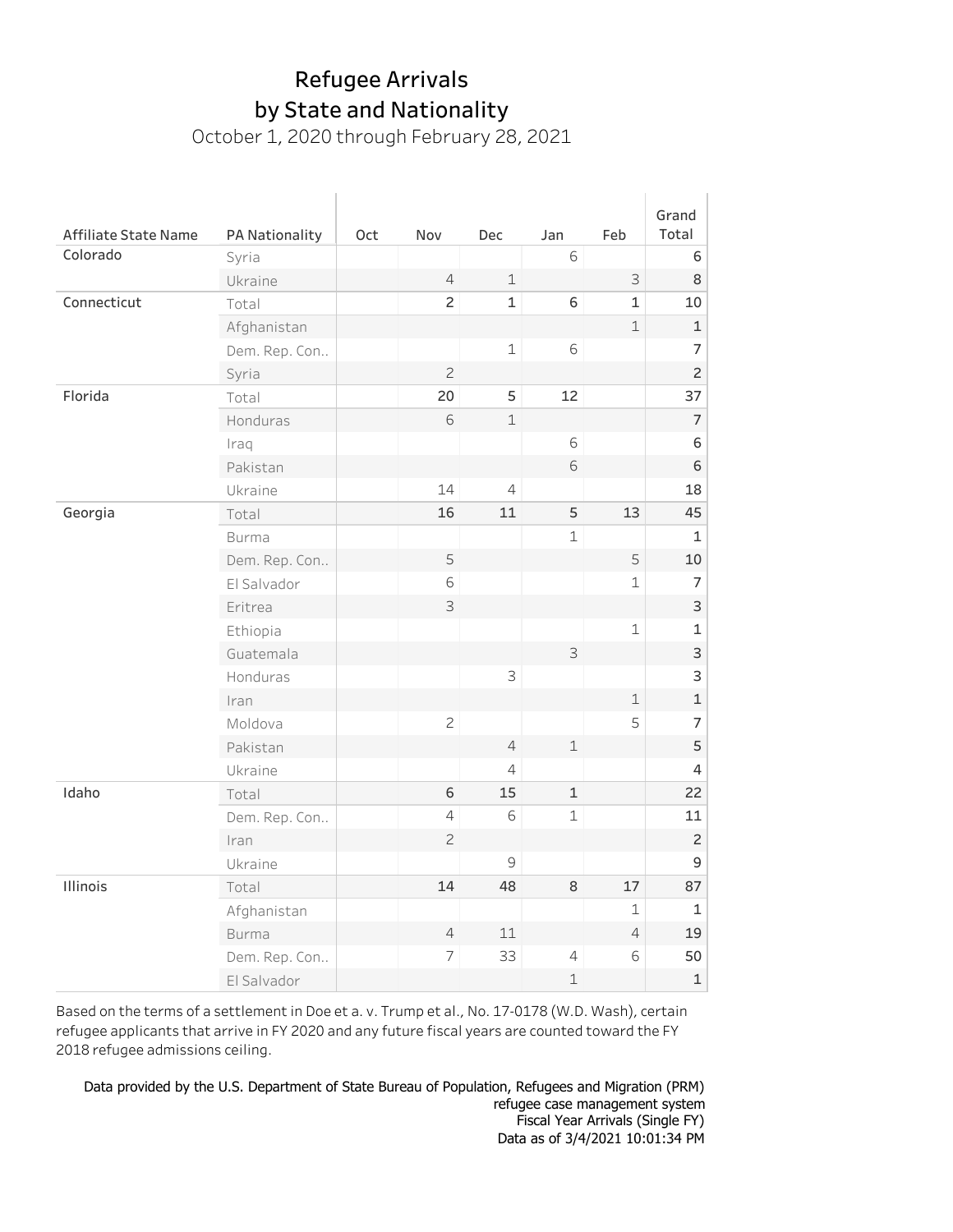October 1, 2020 through February 28, 2021

|                      |                |     |                |                |                |                | Grand          |
|----------------------|----------------|-----|----------------|----------------|----------------|----------------|----------------|
| Affiliate State Name | PA Nationality | Oct | Nov            | Dec            | Jan            | Feb            | Total          |
| Illinois             | Iraq           |     | $\mathbf 1$    | $\overline{4}$ | $\mathbf 1$    | 1              | $\overline{7}$ |
|                      | Pakistan       |     |                |                | $\overline{c}$ |                | $\overline{c}$ |
|                      | Ukraine        |     | $\mathbf{Z}$   |                |                | 5              | $\overline{7}$ |
| Indiana              | Total          |     | 6              | $\overline{7}$ |                | 1              | 14             |
|                      | <b>Burma</b>   |     | 5              | 5              |                | $\mathbf 1$    | 11             |
|                      | Dem. Rep. Con  |     | $\mathbf 1$    | $\overline{c}$ |                |                | 3              |
| lowa                 | Total          |     | 6              | 16             | 7              | 11             | 40             |
|                      | <b>Burma</b>   |     | 6              |                | 3              |                | $\mathsf 9$    |
|                      | Dem. Rep. Con  |     |                | 16             |                | 8              | 24             |
|                      | Ethiopia       |     |                |                |                | $\mathbf 1$    | $\mathbf 1$    |
|                      | Kenya          |     |                |                |                | $\overline{c}$ | $\overline{c}$ |
|                      | Uganda         |     |                |                | $\overline{4}$ |                | 4              |
| Kansas               | Total          |     | 5              | 6              | 8              | 1              | 20             |
|                      | Afghanistan    |     |                |                | $\mathbf 1$    |                | 1              |
|                      | <b>Burma</b>   |     | 5              | 4              |                |                | 9              |
|                      | Dem. Rep. Con  |     |                | $\overline{c}$ | $\overline{7}$ | $\mathbf 1$    | 10             |
| Kentucky             | Total          |     | 3              | 19             | 26             | 33             | 81             |
|                      | Bhutan         |     |                | $\mathbf 1$    |                |                | $\mathbf 1$    |
|                      | Dem. Rep. Con  |     | 3              | 18             | 23             | 26             | 70             |
|                      | El Salvador    |     |                |                | 3              |                | 3              |
|                      | Guinea         |     |                |                |                | 1              | 1              |
|                      | Nepal          |     |                |                |                | 1              | $\mathbf 1$    |
|                      | Somalia        |     |                |                |                | 1              | 1              |
|                      | Ukraine        |     |                |                |                | 4              | 4              |
| Maryland             | Total          |     | $\overline{7}$ | 12             |                | 17             | 36             |
|                      | Dem. Rep. Con  |     |                | $\,8\,$        |                | $\overline{7}$ | 15             |
|                      | El Salvador    |     | 3              |                |                | 1              | 4              |
|                      | Iraq           |     | $\overline{4}$ |                |                |                | $\overline{4}$ |
|                      | Pakistan       |     |                | $\overline{4}$ |                | 7              | 11             |
|                      | Syria          |     |                |                |                | 2              | $\overline{c}$ |
| Massachusetts        | Total          |     | 25             | $\mathbf{1}$   | 11             | 9              | 46             |
|                      | Dem. Rep. Con  |     | 5              |                | $\mathbf 1$    |                | 6              |

Based on the terms of a settlement in Doe et a. v. Trump et al., No. 17-0178 (W.D. Wash), certain refugee applicants that arrive in FY 2020 and any future fiscal years are counted toward the FY 2018 refugee admissions ceiling.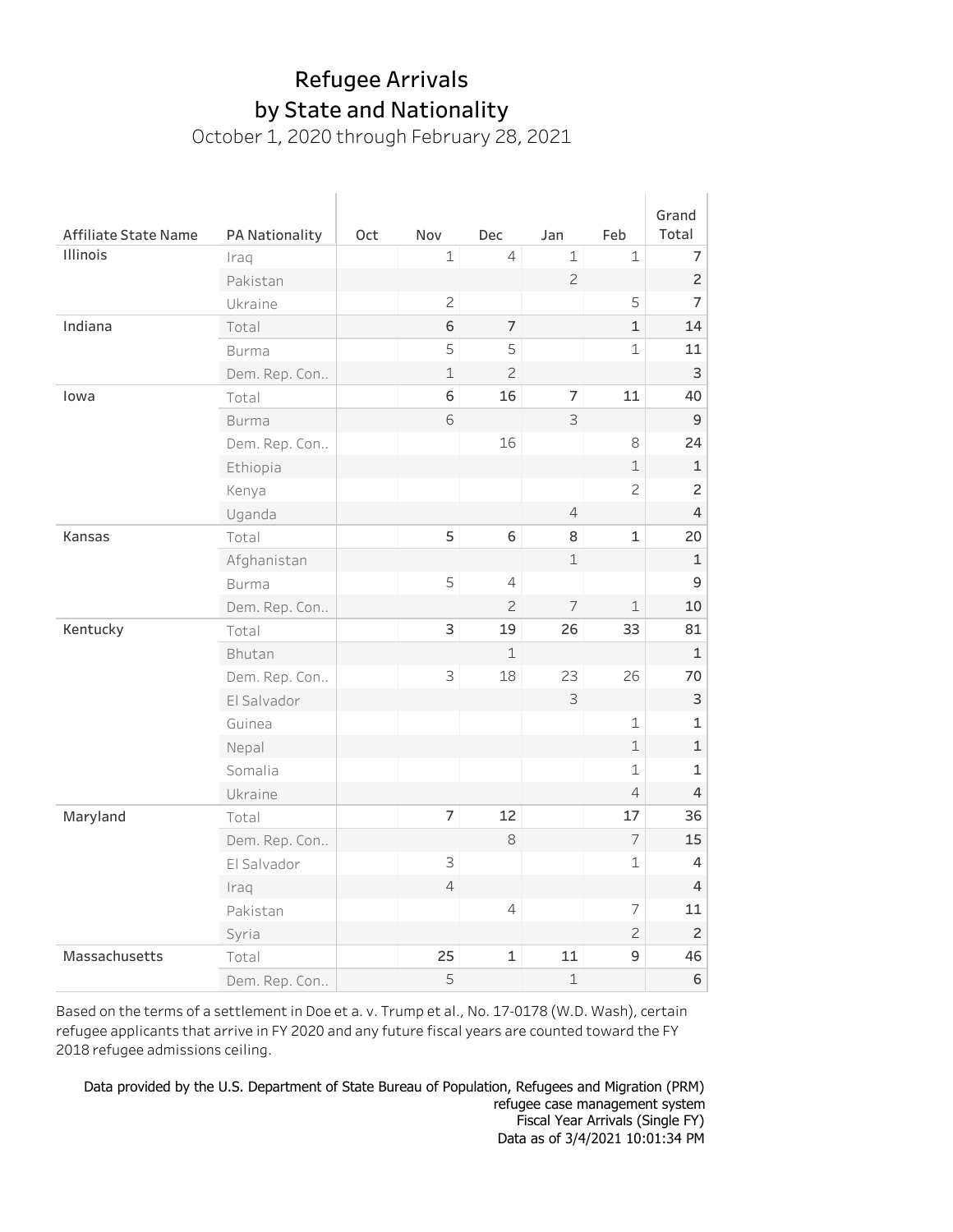October 1, 2020 through February 28, 2021

| Affiliate State Name | PA Nationality | Oct | Nov            | <b>Dec</b>     | Jan            | Feb            | Grand<br>Total            |
|----------------------|----------------|-----|----------------|----------------|----------------|----------------|---------------------------|
| Massachusetts        | El Salvador    |     |                |                |                | $\overline{4}$ | 4                         |
|                      | Iraq           |     |                |                | 3              |                | $\ensuremath{\mathsf{3}}$ |
|                      | Moldova        |     |                |                | 5              |                | 5                         |
|                      | Nepal          |     | $\mathbf 1$    |                |                |                | $\mathbf 1$               |
|                      | Pakistan       |     |                | $\mathbf 1$    |                |                | $\mathbf 1$               |
|                      | Uganda         |     |                |                | $\overline{c}$ |                | $\overline{c}$            |
|                      | Ukraine        |     | 19             |                |                | 5              | 24                        |
| Michigan             | Total          |     | 14             | $\overline{7}$ | 3              | $\overline{c}$ | 26                        |
|                      | Afghanistan    |     |                | $\mathbf 1$    |                |                | 1                         |
|                      | Dem. Rep. Con  |     |                | $\mathbf 1$    | $\overline{c}$ |                | 3                         |
|                      | Iraq           |     | 14             | 5              | $\mathbf 1$    |                | 20                        |
|                      | Nepal          |     |                |                |                | $\mathbbm{1}$  | $\mathbf 1$               |
|                      | Sudan          |     |                |                |                | 1              | 1                         |
| Minnesota            | Total          |     | 8              | 17             | $\overline{c}$ | 5              | 32                        |
|                      | Eritrea        |     |                | $\mathbf 1$    |                |                | $\mathbf 1$               |
|                      | Ethiopia       |     |                | $\overline{4}$ |                | $\overline{c}$ | 6                         |
|                      | Somalia        |     | $\mathbf 1$    | 12             | $\mathbf{Z}$   | 3              | 18                        |
|                      | Ukraine        |     | 7              |                |                |                | 7                         |
| Missouri             | Total          |     | 10             | $\overline{c}$ | $\mathbf 1$    | 1              | 14                        |
|                      | <b>Burma</b>   |     | $\mathbf 1$    |                |                |                | $\mathbf 1$               |
|                      | Dem. Rep. Con  |     | 6              | $\mathbf{Z}$   |                |                | 8                         |
|                      | Iraq           |     |                |                |                | $\mathbbm{1}$  | $\mathbf 1$               |
|                      | Uganda         |     |                |                | $\mathbf 1$    |                | $\mathbf 1$               |
|                      | Ukraine        |     | 3              |                |                |                | 3                         |
| Nebraska             | Total          |     | 14             | 8              | $\overline{4}$ | $\overline{4}$ | 30                        |
|                      | Afghanistan    |     |                | $\mathbf 1$    | 3              |                | $\overline{4}$            |
|                      | <b>Burma</b>   |     |                | 6              |                |                | 6                         |
|                      | Dem. Rep. Con  |     | 5              | $\mathbf 1$    |                | $\mathsf 3$    | $\mathsf 9$               |
|                      | Somalia        |     |                |                |                | $\mathbf 1$    | 1                         |
|                      | Sudan          |     | $\mathbf{Z}$   |                |                |                | $\overline{c}$            |
|                      | Ukraine        |     | $\overline{7}$ |                | $\mathbf 1$    |                | 8                         |
| Nevada               | Total          |     | 3              |                |                | 6              | 9                         |

Based on the terms of a settlement in Doe et a. v. Trump et al., No. 17-0178 (W.D. Wash), certain refugee applicants that arrive in FY 2020 and any future fiscal years are counted toward the FY 2018 refugee admissions ceiling.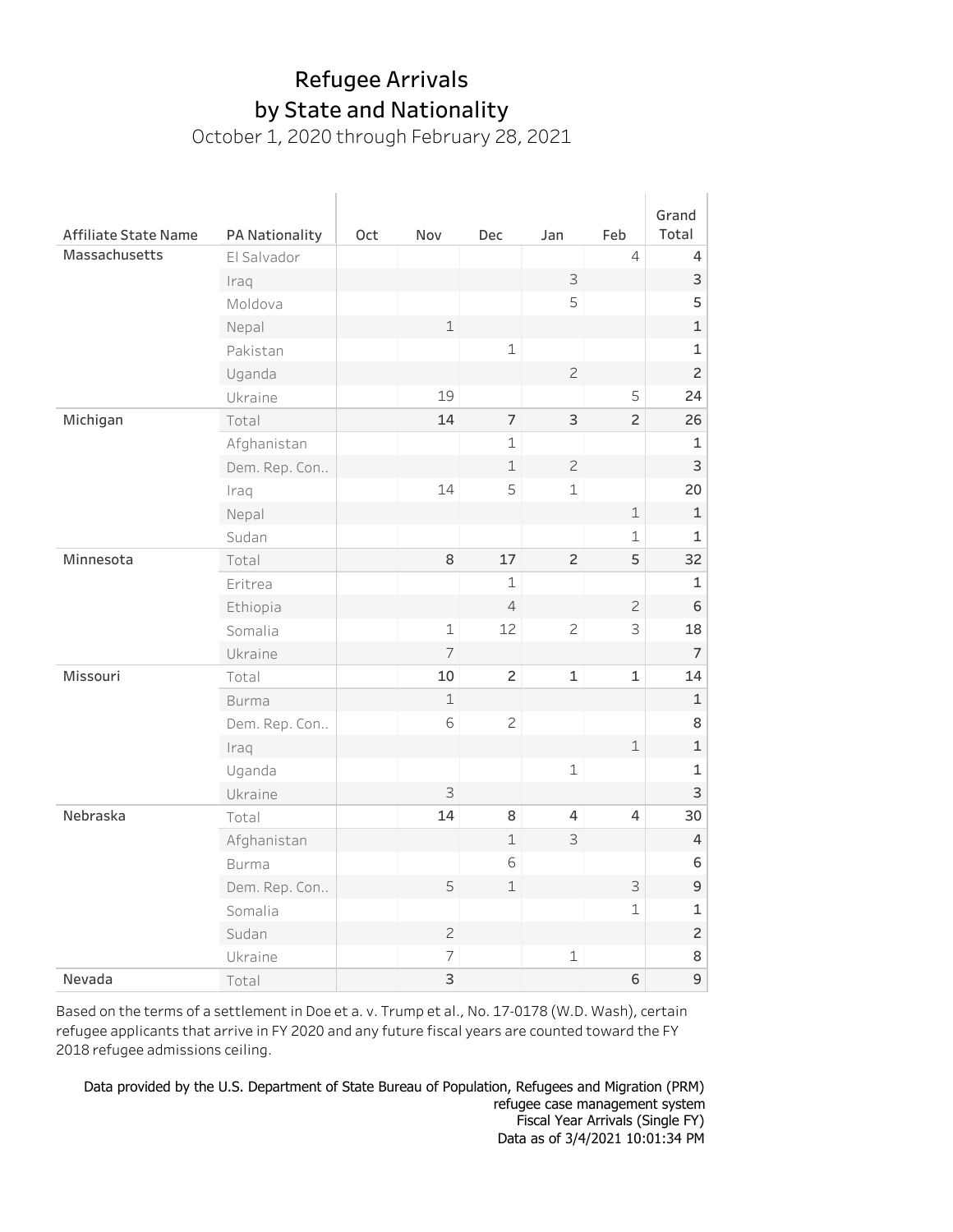October 1, 2020 through February 28, 2021

|                             |                 |     |                |                |                |                | Grand          |
|-----------------------------|-----------------|-----|----------------|----------------|----------------|----------------|----------------|
| <b>Affiliate State Name</b> | PA Nationality  | Oct | Nov            | <b>Dec</b>     | Jan            | Feb            | Total          |
| Nevada                      | Dem. Rep. Con   |     |                |                |                | 6              | 6              |
|                             | El Salvador     |     | 3              |                |                |                | 3              |
| New Hampshire               | Total           |     |                | 10             | 5              |                | 15             |
|                             | Dem. Rep. Con   |     |                | 10             |                |                | 10             |
|                             | Ukraine         |     |                |                | 5              |                | 5              |
| New Jersey                  | Total           |     | 5              |                | 8              | $\mathbf{1}$   | 14             |
|                             | El Salvador     |     | 5              |                | $\mathbf 1$    |                | 6              |
|                             | Guatemala       |     |                |                | 6              |                | 6              |
|                             | Ukraine         |     |                |                |                | $\mathbf 1$    | 1              |
|                             | Venezuela       |     |                |                | $\mathbf 1$    |                | 1              |
| <b>New Mexico</b>           | Total           |     |                | $\overline{7}$ |                | $\mathbf 1$    | 8              |
|                             | Afghanistan     |     |                |                |                | $\mathbf 1$    | $\mathbf 1$    |
|                             | Dem. Rep. Con   |     |                | 7              |                |                | 7              |
| New York                    | Total           |     | 21             | 35             | 36             | 20             | 112            |
|                             | <b>Burma</b>    |     |                | 16             |                |                | 16             |
|                             | Central African |     |                |                | $\overline{4}$ |                | $\overline{4}$ |
|                             | Dem. Rep. Con   |     | 5              |                | $\overline{7}$ | 14             | 26             |
|                             | El Salvador     |     |                | $\overline{4}$ |                |                | $\overline{4}$ |
|                             | Iran            |     | $\mathbf 1$    |                |                | 1              | 2              |
|                             | Iraq            |     | 11             | $\overline{7}$ | 5              |                | 23             |
|                             | Kazakhstan      |     | $\overline{4}$ |                |                |                | 4              |
|                             | Moldova         |     |                |                | $\overline{4}$ |                | $\overline{4}$ |
|                             | Nepal           |     |                |                |                | $\mathbf{1}$   | 1              |
|                             | Somalia         |     |                |                | 5              |                | 5              |
|                             | Sri Lanka (Ceyl |     |                | $\mathbf 1$    |                | $\overline{4}$ | 5              |
|                             | Sudan           |     |                | $\mathbf 1$    |                |                | $\mathbf 1$    |
|                             | Syria           |     |                |                | $\overline{4}$ |                | $\overline{4}$ |
|                             | Ukraine         |     |                | 6              | 7              |                | 13             |
| North Carolina              | Total           |     | 21             | 29             | 19             | $\mathsf 9$    | 78             |
|                             | Afghanistan     |     |                |                | $\overline{c}$ |                | $\mathsf{2}\,$ |
|                             | <b>Burma</b>    |     |                | $\mathbf 1$    |                | $\mathbf 1$    | $\overline{c}$ |
|                             | Colombia        |     | $\mathbf 1$    |                |                |                | $\mathbf 1$    |

Based on the terms of a settlement in Doe et a. v. Trump et al., No. 17-0178 (W.D. Wash), certain refugee applicants that arrive in FY 2020 and any future fiscal years are counted toward the FY 2018 refugee admissions ceiling.

Data as of 3/4/2021 10:01:34 PM Fiscal Year Arrivals (Single FY) 9 refugeecasemanagementsystem Data provided by the U.S. Department of State Bureau of Population, Refugees and Migration (PRM)<br>Fefugee sase managment austem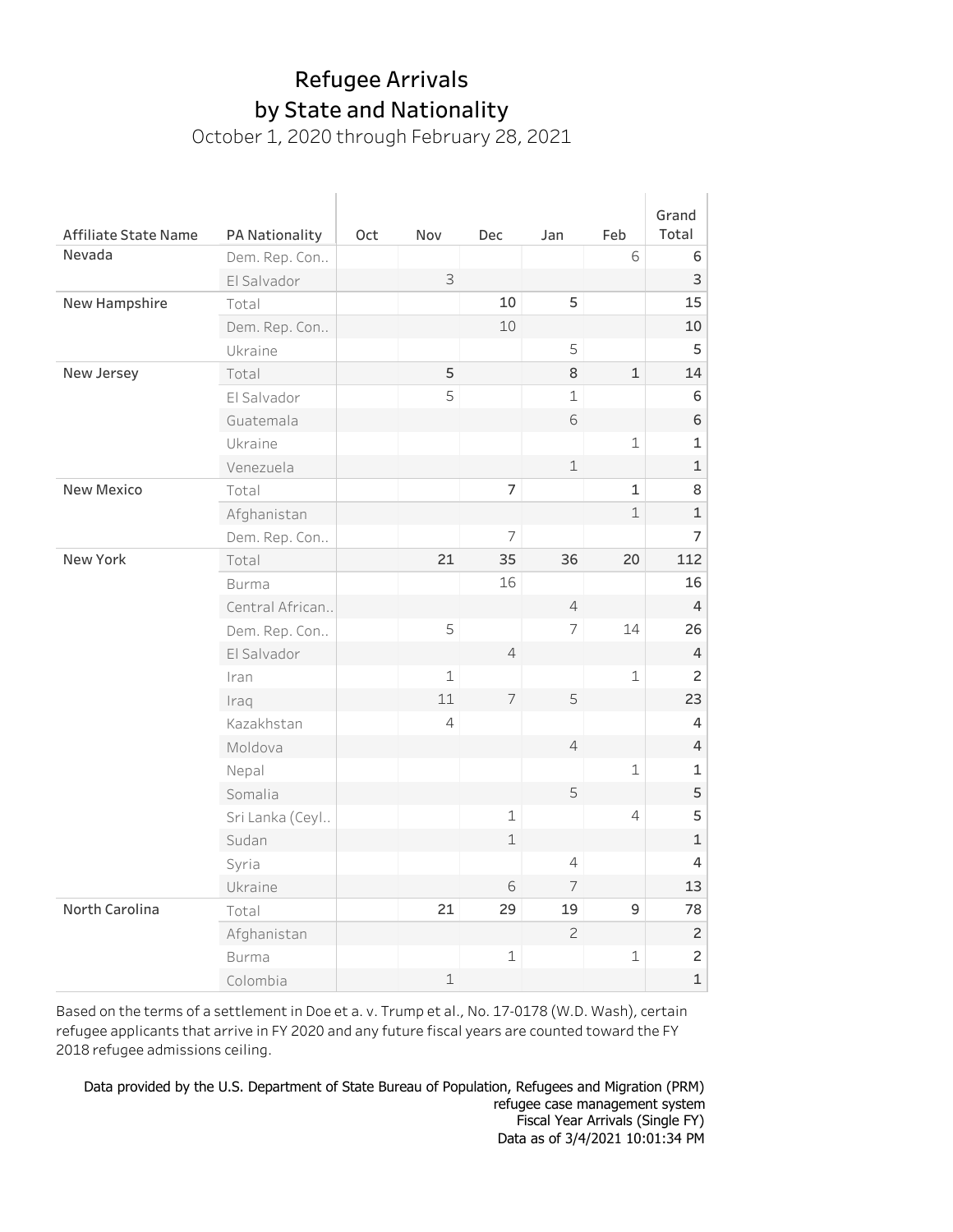October 1, 2020 through February 28, 2021

|                      |                |     |                     |              |                |                | Grand                     |
|----------------------|----------------|-----|---------------------|--------------|----------------|----------------|---------------------------|
| Affiliate State Name | PA Nationality | Oct | Nov                 | Dec          | Jan            | Feb            | Total                     |
| North Carolina       | Dem. Rep. Con  |     | $\overline{c}$      | 11           | $\mathcal{G}$  | 6              | 28                        |
|                      | El Salvador    |     | $\overline{7}$      |              | $\mathbbm{1}$  | $\mathbf 1$    | 9                         |
|                      | Eritrea        |     |                     |              | $\mathbf 1$    | $\mathbf 1$    | $\overline{c}$            |
|                      | Guatemala      |     |                     | $\mathbf{Z}$ |                |                | $\overline{c}$            |
|                      | Honduras       |     | $\mathsf{S}\xspace$ |              |                |                | 9                         |
|                      | Iraq           |     | $\mathbf{Z}$        | $\mathbf 1$  |                |                | $\ensuremath{\mathsf{3}}$ |
|                      | Moldova        |     |                     | $\mathbf{Z}$ | $\mathsf 6$    |                | 8                         |
|                      | Ukraine        |     |                     | 12           |                |                | 12                        |
| North Dakota         | Total          |     |                     |              | 4              |                | $\overline{4}$            |
|                      | Syria          |     |                     |              | $\overline{4}$ |                | 4                         |
| Ohio                 | Total          |     | 10                  | 22           | 23             | $\overline{7}$ | 62                        |
|                      | Afghanistan    |     |                     |              | $\mathbf 1$    |                | $\mathbf 1$               |
|                      | <b>Burma</b>   |     |                     |              |                | $\overline{c}$ | $\overline{c}$            |
|                      | Dem. Rep. Con  |     | $\mathbf{Z}$        | 3            |                | 5              | 10                        |
|                      | Eritrea        |     |                     | $\mathbf 1$  |                |                | 1                         |
|                      | Ethiopia       |     |                     |              | $\mathbbm{1}$  |                | $\mathbf 1$               |
|                      | Gambia         |     | 3                   |              |                |                | 3                         |
|                      | Honduras       |     |                     | 3            |                |                | 3                         |
|                      | Iraq           |     | 5                   |              |                |                | 5                         |
|                      | Pakistan       |     |                     | 6            |                |                | 6                         |
|                      | Palestine      |     |                     | 3            |                |                | 3                         |
|                      | Somalia        |     |                     |              | $\mathbf 1$    |                | $\mathbf 1$               |
|                      | Sudan          |     |                     |              | $\mathbf 1$    |                | $\mathbf{1}$              |
|                      | Uganda         |     |                     |              | $\mathbf 1$    |                | $\mathbf 1$               |
|                      | Ukraine        |     |                     | 6            | 18             |                | 24                        |
| Oregon               | Total          |     | $\overline{c}$      | 16           | 15             | 6              | 39                        |
|                      | Dem. Rep. Con  |     |                     |              |                | $\mathbf 1$    | $\mathbf 1$               |
|                      | Iraq           |     |                     |              | $\sqrt{4}$     |                | $\sqrt{4}$                |
|                      | Moldova        |     |                     | $\mathbf{Z}$ |                |                | $\overline{c}$            |
|                      | Ukraine        |     | $\mathbf{Z}$        | 14           | 11             | 5              | 32                        |
| Pennsylvania         | Total          |     | 22                  | 11           | 25             | 25             | 83                        |
|                      | Dem. Rep. Con  |     | 5                   |              | $\mathcal{G}$  | $\overline{c}$ | 16                        |

Based on the terms of a settlement in Doe et a. v. Trump et al., No. 17-0178 (W.D. Wash), certain refugee applicants that arrive in FY 2020 and any future fiscal years are counted toward the FY 2018 refugee admissions ceiling.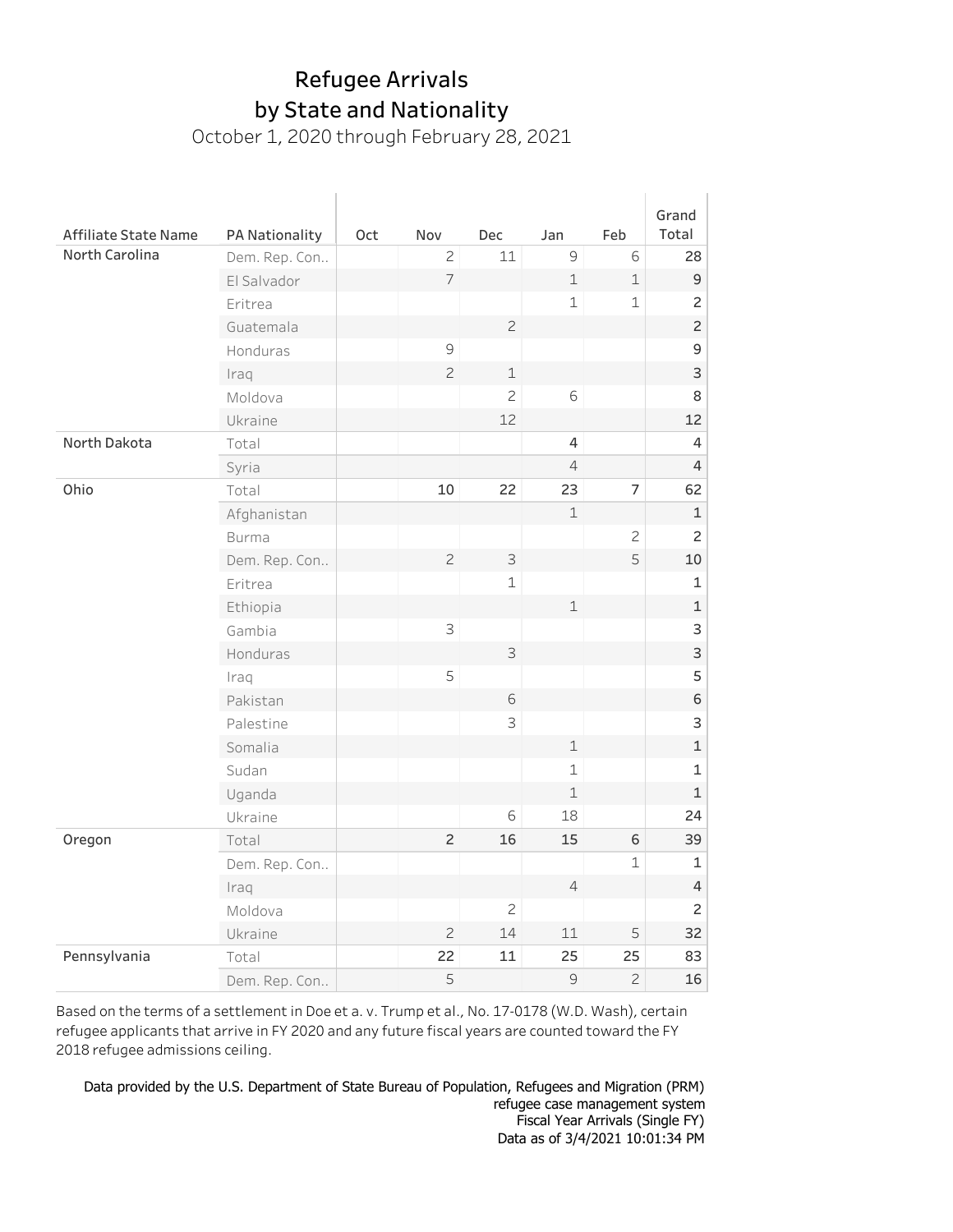October 1, 2020 through February 28, 2021

|                      |                 |              |                |                |                |                | Grand          |
|----------------------|-----------------|--------------|----------------|----------------|----------------|----------------|----------------|
| Affiliate State Name | PA Nationality  | Oct          | Nov            | <b>Dec</b>     | Jan            | Feb            | Total          |
| Pennsylvania         | El Salvador     |              | 3              |                | $\overline{c}$ |                | 5              |
|                      | Guatemala       |              |                |                | $\overline{c}$ |                | $\overline{c}$ |
|                      | Iran            |              |                |                |                | 1              | 1              |
|                      | Iraq            |              |                |                | $\mathbf{Z}$   | 5              | $\overline{7}$ |
|                      | Kazakhstan      |              | 3              |                |                |                | 3              |
|                      | Liberia         |              |                |                |                | 5              | 5              |
|                      | Pakistan        |              |                | $\overline{c}$ | 3              | $\mathbf{1}$   | 6              |
|                      | Somalia         |              |                |                | $\mathbf 1$    |                | 1              |
|                      | Syria           |              | 6              |                |                |                | 6              |
|                      | Ukraine         |              | 5              | 9              | 6              | 11             | 31             |
| South Carolina       | Total           |              |                |                | 5              | 14             | 19             |
|                      | <b>Burma</b>    |              |                |                |                | $\overline{7}$ | $\overline{7}$ |
|                      | Guatemala       |              |                |                | $\mathbf 1$    |                | 1              |
|                      | Sri Lanka (Ceyl |              |                |                | $\mathbf 1$    |                | $\mathbf{1}$   |
|                      | Ukraine         |              |                |                | 3              | $\overline{7}$ | 10             |
| South Dakota         | Total           |              | 3              | $\overline{c}$ |                | $\mathbf{1}$   | 6              |
|                      | Dem. Rep. Con   |              |                | $\overline{c}$ |                |                | $\overline{c}$ |
|                      | Nepal           |              |                |                |                | $\mathbf 1$    | $\mathbf 1$    |
|                      | Ukraine         |              | 3              |                |                |                | 3              |
| Tennessee            | Total           |              | 4              | 15             | 5              | 10             | 34             |
|                      | Dem. Rep. Con   |              | $\overline{4}$ | 6              | $\mathbf 1$    | 9              | 20             |
|                      | Ethiopia        |              |                |                |                | $\mathbf{1}$   | 1              |
|                      | Iraq            |              |                | 8              |                |                | 8              |
|                      | Somalia         |              |                |                | $\perp$        |                | $\mathbf 1$    |
|                      | Ukraine         |              |                | 1              | 3              |                | 4              |
| Texas                | Total           | $\mathbf{1}$ | 19             | 54             | 34             | 39             | 147            |
|                      | Afghanistan     |              |                | 3              | 13             | $\overline{c}$ | 18             |
|                      | <b>Burma</b>    |              |                | 10             |                |                | 10             |
|                      | Dem. Rep. Con   |              | $\mathbf 1$    | 24             | 6              | 15             | 46             |
|                      | El Salvador     | $\mathbf 1$  |                | 3              | 5              | 5              | 14             |
|                      | Eritrea         |              | 1              |                | $\mathbf 1$    |                | 2              |
|                      | Honduras        |              | 9              |                |                |                | $\mathsf 9$    |

Based on the terms of a settlement in Doe et a.v. Trump et al., No. 17-0178 (W.D. Wash), certain refugee applicants that arrive in FY 2020 and any future fiscal years are counted toward the FY 2018 refugee admissions ceiling.

Fiscal Year Arrivals (Single FY) on, refugees and ringfation (FRFI) Data provided by the U.S. Department of State Bureau of Population, Refugees and Migration (PRM) Data as of 3/4/2021 10:01:34 PM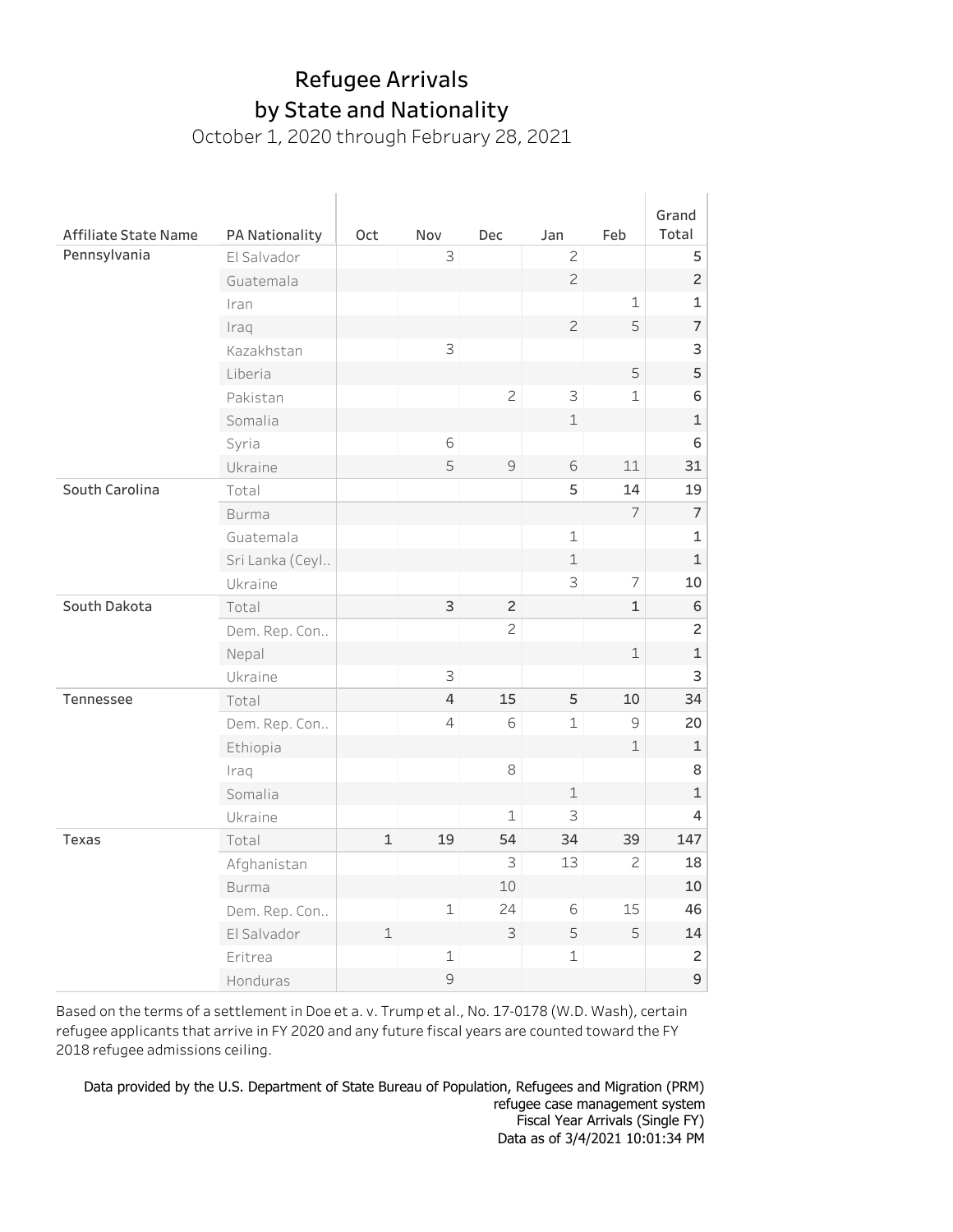## by State and Nationality Refugee Arrivals

October 1, 2020 through February 28, 2021

|                      |                 |     |                |                |                |                | Grand          |
|----------------------|-----------------|-----|----------------|----------------|----------------|----------------|----------------|
| Affiliate State Name | PA Nationality  | Oct | Nov            | Dec            | Jan            | Feb            | Total          |
| Texas                | Iran            |     | $\sqrt{4}$     | 5              |                | 6              | 15             |
|                      | Iraq            |     | $\mathbf{Z}$   | $\overline{c}$ | $\mathsf 6$    | $\overline{4}$ | 14             |
|                      | Ivory Coast     |     |                |                | $\mathbf 1$    |                | 1              |
|                      | Sri Lanka (Ceyl |     | $\overline{c}$ |                |                |                | $\overline{c}$ |
|                      | Syria           |     |                | $\overline{7}$ |                | $\overline{7}$ | 14             |
|                      | Uganda          |     |                |                | $\overline{c}$ |                | $\overline{c}$ |
| Utah                 | Total           |     |                | $\overline{c}$ | $\overline{c}$ | 3              | $\overline{7}$ |
|                      | Afghanistan     |     |                |                | $\mathbf 1$    |                | $\mathbf 1$    |
|                      | Central African |     |                |                |                | $\overline{c}$ | $\overline{c}$ |
|                      | Iraq            |     |                |                | $\mathbbm{1}$  | $\mathbf 1$    | $\overline{c}$ |
|                      | Sierra Leone    |     |                | $\overline{c}$ |                |                | $\overline{c}$ |
| Vermont              | Total           |     |                | 10             | 16             |                | 26             |
|                      | Dem. Rep. Con   |     |                | 10             | 11             |                | 21             |
|                      | Iraq            |     |                |                | 5              |                | 5              |
| Virginia             | Total           |     | 12             | 22             | $\overline{4}$ |                | 38             |
|                      | Afghanistan     |     |                |                | $\mathbf 1$    |                | $\mathbf{1}$   |
|                      | <b>Burma</b>    |     |                | $\sqrt{4}$     |                |                | 4              |
|                      | Dem. Rep. Con   |     | $\mathcal{G}$  |                |                |                | $\mathsf 9$    |
|                      | El Salvador     |     |                | 4              | $\mathbf 1$    |                | 5              |
|                      | Iran            |     |                | $\mathbf{Z}$   | $\mathbf 1$    |                | 3              |
|                      | Iraq            |     | 3              | 5              |                |                | 8              |
|                      | Pakistan        |     |                | $\overline{7}$ | $\mathbf 1$    |                | 8              |
| Washington           | Total           |     | 33             | 69             | 40             | 42             | 184            |
|                      | Dem. Rep. Con   |     |                |                | $\perp$        |                | $\mathbf 1$    |
|                      | Iran            |     |                |                | 3              |                | 3              |
|                      | Iraq            |     |                |                | 3              | 6              | 9              |
|                      | Kazakhstan      |     | $\mathsf{S}$   |                |                |                | 9              |
|                      | Moldova         |     | 3              | 5              | 6              |                | 14             |
|                      | Pakistan        |     |                | $\overline{c}$ |                |                | $\overline{c}$ |
|                      | Somalia         |     |                | 1              |                |                | $\mathbf 1$    |
|                      | Uganda          |     |                | $\mathbf{Z}$   |                |                | $\overline{c}$ |
|                      | Ukraine         |     | 21             | 59             | 27             | 36             | 143            |

Based on the terms of a settlement in Doe et a. v. Trump et al., No. 17-0178 (W.D. Wash), certain refugee applicants that arrive in FY 2020 and any future fiscal years are counted toward the FY 2018 refugee admissions ceiling.